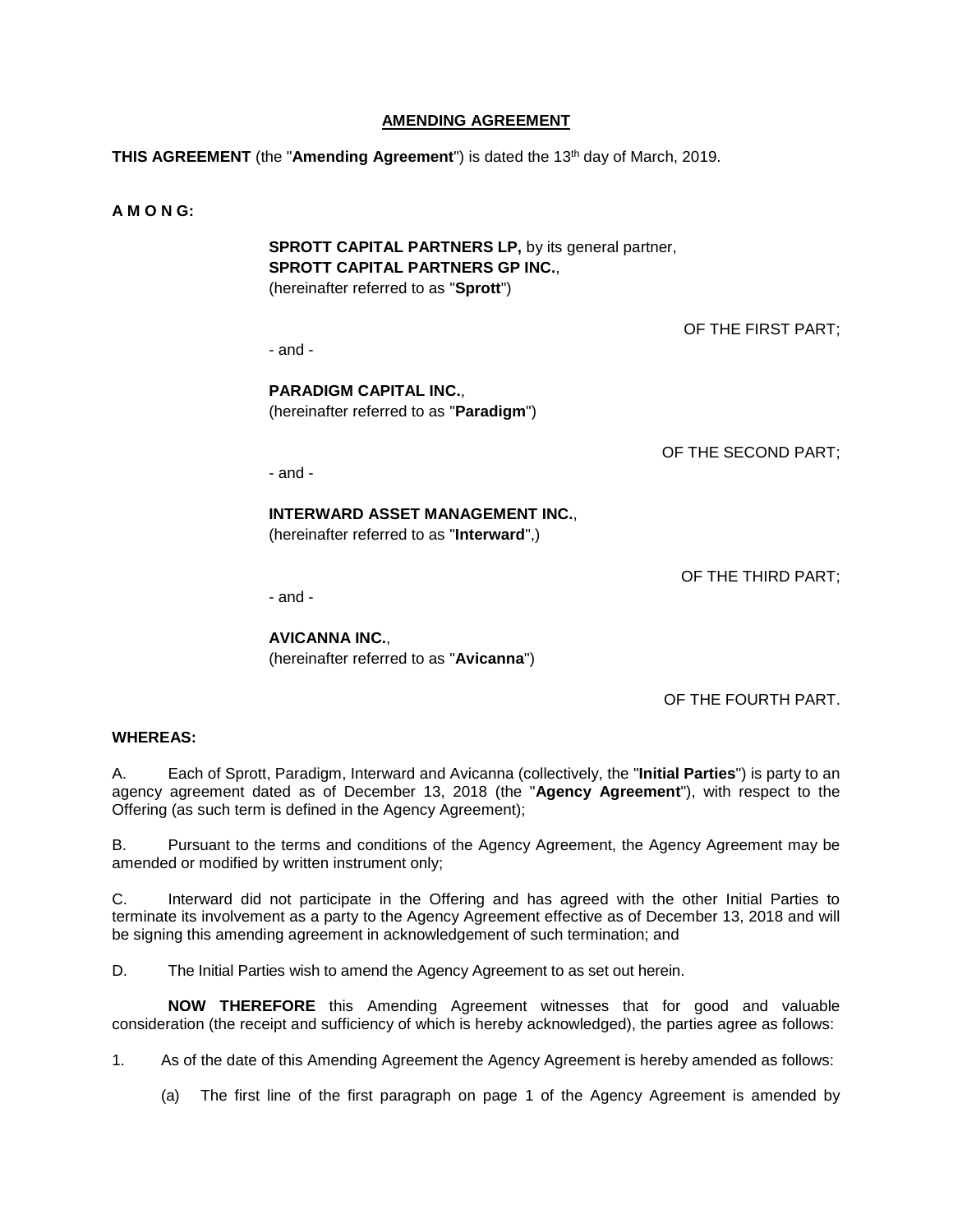deleting the "," following "lead agent" and replacing it with the word "and" before Paradigm Capital Inc.

- (b) The second line of the first paragraph on page 1 of the Agency Agreement is amended by deleting the words "and Interward Asset Management Inc."
- (c) The sixth line of the first paragraph on page 1 of the Agency Agreement is amended by deleting \$20,000,000 and replacing it with \$16,000,000".
- (d) The third line of the fifth paragraph on page 1 of the Agency Agreement is amended by adding the word "First" before Closing Date.
- (e) The fifth line of the fifth paragraph on page 1 of the Agency Agreement is amended by adding the word "First" before Closing Date.
- (f) The defined term "Closing" is hereby deleted in its entirety and replaced by the following:

" "**Closing**" means the First Closing or the Second Closing, as applicable;"

(g) The defined term "**Closing Date**" is hereby deleted in its entirety and replaced by the following:

> " "**Closing Date**" means the First Closing Date or the Second Closing Date, as applicable;"

(h) The defined term "**Closing Time**" is hereby deleted in its entirety and replaced by the following:

> " "**Closing Time**" means at or before 11:00 a.m. (Toronto time) on the applicable Closing Date or such other time on the applicable Closing Date as the Corporation and the Agents may agree upon in writing;"

(i) The defined term "**Corporate Presentation**" is hereby deleted in its entirety and replaced by the following:

> " "**Corporate Presentation**" means, (i) the investor presentation of the Corporation dated October 24, 2018 with respect to the First Closing, and (ii) the investor presentation of the Corporation, if any, circulated to prospective purchasers in connection with the Second Closing and subject to the prior approval of the Agents, such approval not to be unreasonably withheld;"

(j) The defined term "**Exchange**" is hereby deleted in its entirety and replaced by the following:

" "**Exchange**" means CSE, TSX-V or the NEO, as applicable;"

(k) The following defined term is added immediately following the defined term "Financial Statements" and before the defined term "First Closing Date" in the Agency Agreement:

> " "**First Closing**" means the completion of the issue and sale by the Corporation and the purchase by the Purchasers of the Special Warrants as contemplated by this Agreement and the Subscription Agreements on or before the First Closing Date;"

(l) The following defined term is added immediately following the defined term "Financial Statements" and before the defined term "Governmental Entity" in the Agency Agreement: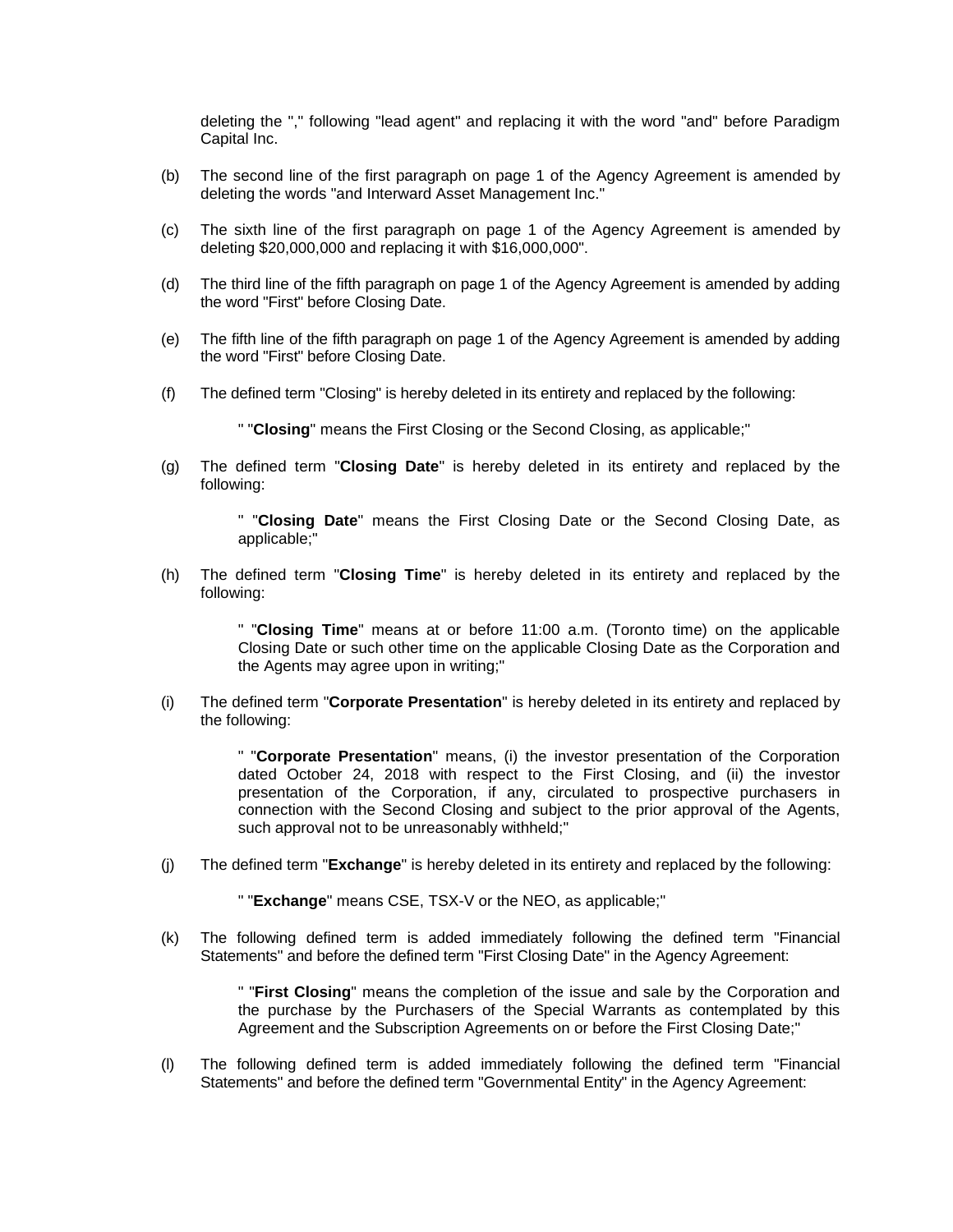" "**First Closing Date**" means December 13, 2018;"

(m) The defined term "**Preliminary Qualification Prospectus**" is hereby deleted in its entirety and replaced by the following:

> " "**Preliminary Qualification Prospectus**" means the preliminary prospectus of the Corporation and any Supplementary Material thereto to be approved, signed and certified in accordance with the Passport System;"

(n) The defined term "**Final Qualification Prospectus**" is hereby deleted in its entirety and replaced by the following:

> " "**Final Qualification Prospectus**" means the final prospectus of the Corporation and any Supplementary Material thereto to be approved, signed and certified in accordance with the Passport System;"

(o) The following defined term is added immediately following the defined term "Purchasers" and before the defined term "Second Closing Date" in the Agency Agreement:

> " "**Second Closing**" means the completion of the issue and sale by the Corporation and the purchase by the Purchasers of the Special Warrants as contemplated by this Agreement and the Subscription Agreements on or before the Second Closing Date;"

(p) The following defined term is added immediately following the defined term "Purchasers" and before the defined term "Securities Regulators" in the Agency Agreement:

> " "**Second Closing Date**" means on or before April 5, 2019 or such other date as the Corporation and the Agents may agree upon in writing;"

(q) The following defined term is added immediately following the defined term "Transaction Documents" and before the defined term "U.S. Accredited Investor" in the Agency Agreement:

" "**TSX-V**" means the TSX Venture Exchange;"

(r) Section 1(d) of the Agency Agreement is hereby deleted in its entirety and replaced by the following:

" (d) **Legends – Securities Laws**. The Special Warrants (and the Underlying Securities, if applicable), and the Compensation Securities, if applicable, shall have attached to them, whether through the electronic deposit system of CDS, an ownership statement issued under a direct registration system or other electronic book-entry system, or on certificates that may be issued, as applicable, any legends as may be prescribed by CDS in addition to a legend substantially in the following form:

> "UNLESS PERMITTED UNDER SECURITIES LEGISLATION, THE HOLDER OF THIS SECURITY MUST NOT TRADE THE SECURITY BEFORE THE DATE THAT IS 4 MONTHS AND A DAY AFTER THE LATER OF (I) [DISTRIBUTION DATE], AND (II) THE DATE THE ISSUER BECAME A REPORTING ISSUER IN ANY PROVINCE OR TERRITORY."

And, if applicable:

"THIS CERTIFICATE IS SUBJECT TO A SHAREHOLDERS' AGREEMENT DATED MARCH 15, 2017, AS AMENDED,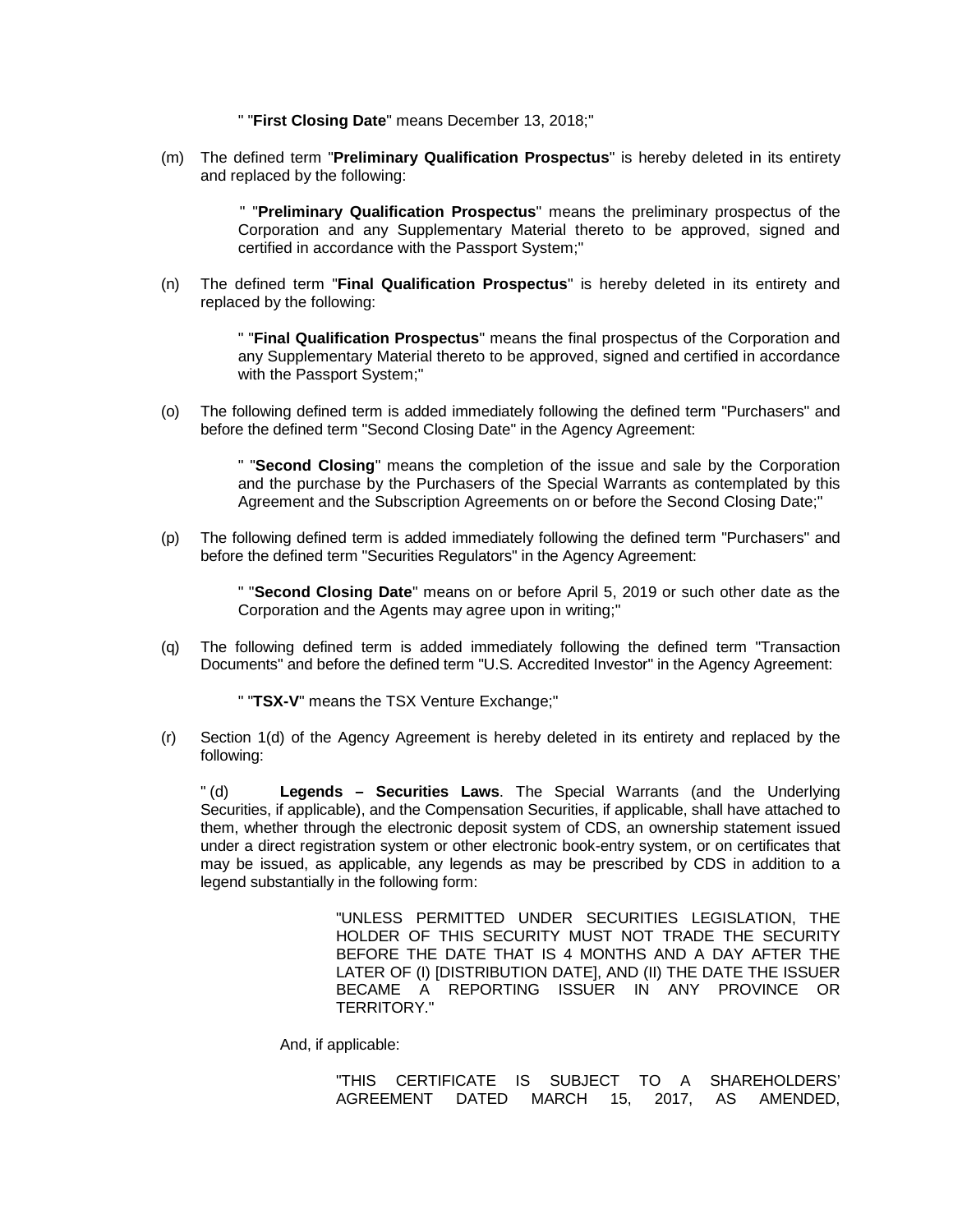SUPPLEMENTED, RESTATED, REPLACED OR OTHERWISE MODIFIED FROM TIME TO TIME, AND THE SHARES REPRESENTED BY THIS CERTIFICATE CANNOT BE SOLD, TRANSFERRED, ASSIGNED OR OTHERWISE DISPOSED OF OR MORTGAGED, PLEDGED, HYPOTHECATED, CHARGED OR OTHERWISE ENCUMBERED EXCEPT PURSUANT TO THE TERMS OF THE SHAREHOLDERS' AGREEMENT" "

- (s) Section 3(v) of the Agency Agreement is hereby deleted in its entirety and replaced by the following:
	- " (v) prior to the filing of the Final Qualification Prospectus, the Corporation shall cause each director, officer and holder of greater than 10% of the issued and outstanding Common Shares to enter into an agreement pursuant to which each such individual shall agree not to sell, transfer, pledge, or otherwise dispose of the economic consequences of any securities of the Corporation held by such individual for a period of 39 months following the date the Common Shares are posted and listed for trading on an Exchange (the "**Listing Date**") where 10% of such securities will be released from the agreement on the date that is 3 months following the Listing Date with the remaining securities released in six equal tranches of 15% every six months following the first release until all such securities are released.
- (t) Section 3(w) of the Agency Agreement is hereby deleted in its entirety and replaced by the following:
	- " (w) prior to Listing, the Corporation shall make commercially reasonable efforts to obtain from each shareholder of the Corporation that (A) acquired securities of the Corporation at a price lower than the Issue Price, and (B) holds a minimum of 100,000 Common Shares (on a diluted basis), an agreement pursuant to which each such shareholder will agree not to sell, transfer, pledge, or otherwise dispose of the economic consequences of any securities of the Corporation held by such shareholder for a period of four months following the Listing Date where 20% of such securities will be released immediately prior to the Listing Date with the remaining securities released in four equal tranches of 20% every month thereafter until all such securities are released.
- (u) Section 3(z) of the Agency Agreement is hereby deleted in its entirety and replaced by the following:
	- " (z) use its commercially reasonable efforts to, as soon as practicable after all comments of the Canadian Securities Regulators have been satisfied with respect to the Preliminary Qualification Prospectus and any Supplementary Material, prepare and file the Final Qualification Prospectus, in form and substance satisfactory to the Agents, with the applicable Canadian Securities Regulators under Canadian Securities Laws, together with the required supporting documents, and obtain the final receipt from the Ontario Securities Commission, as principal regulator, as soon as possible after the filing of the Final Qualification Prospectus, and, in any event, use its commercially reasonable efforts to obtain such document by no later than 5:00 p.m. (EST) on the date that is 120 days following the First Closing Date. The Corporation shall promptly take, or cause to be taken, all commercially reasonable steps and proceedings that may from time to time be required under Canadian Securities Laws to qualify the distribution of the Units in the Designated Jurisdictions and shall use its commercially reasonable efforts to ensure that such requirements (including the issuance of a final receipt for the Final Qualification Prospectus) shall be satisfied as soon as reasonably practicable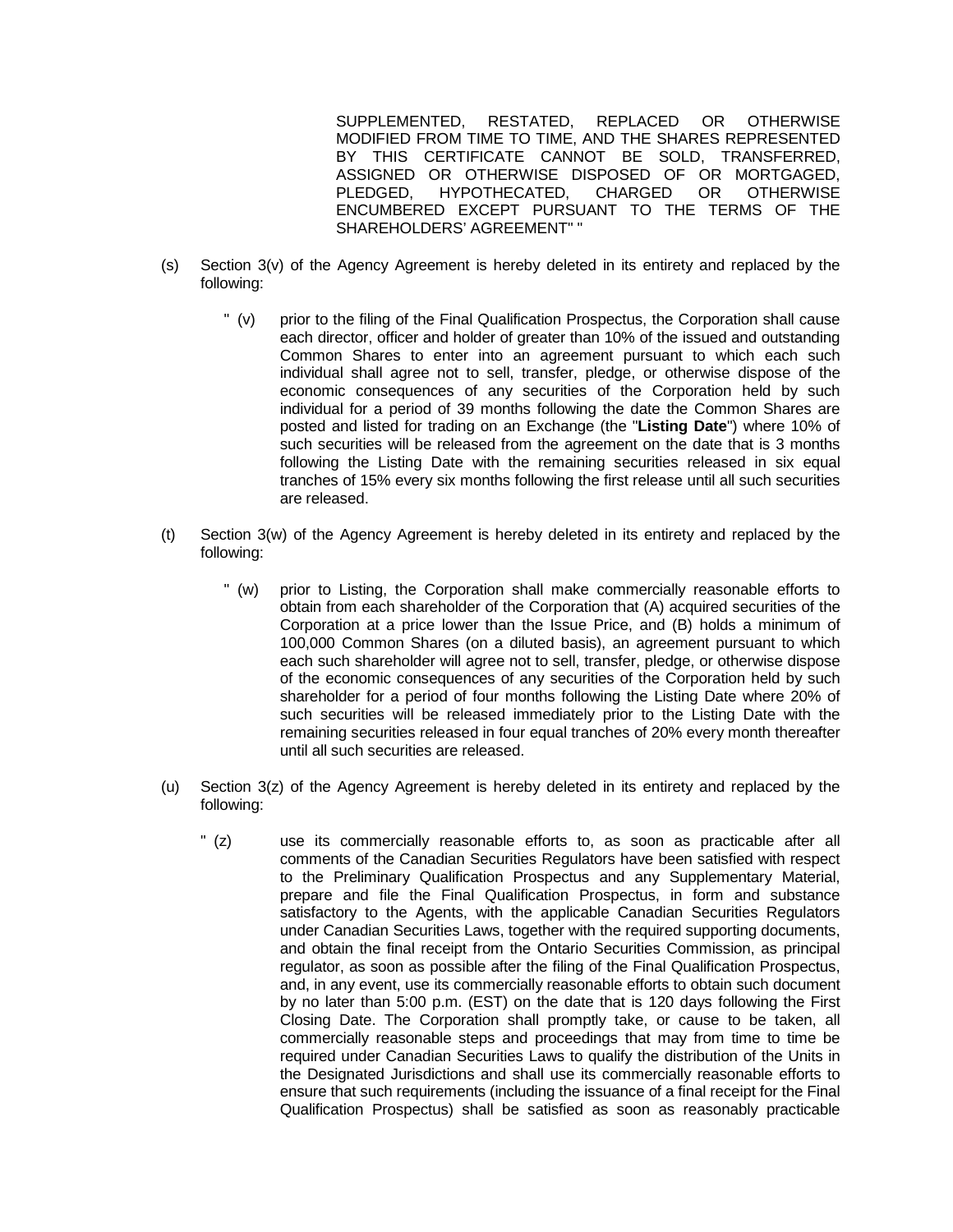#### following the Second Closing Date;"

- (v) Section 3(aa) of the Agency Agreement is amended by capitalizing "Supplementary Material" each time it appears throughout the section.
- (w) Section 3(bb) of the Agency Agreement is amended by capitalizing each of the word "Supplementary" and "Material" each time they appear throughout the section.
- (x) Section 4(d) of the Agency Agreement is hereby deleted in its entirety and replaced by the following:
	- " (d) provided that they are otherwise satisfied in their sole discretion, acting reasonably, they will execute and deliver to the Corporation the certificate required to be executed by the Agents under Applicable Securities Laws in connection with the Preliminary Qualification Prospectus, Final Qualification Prospectus, any Supplementary Material and any amendments thereto; and"
- (y) Section 7(g) of the Agency Agreement is hereby deleted in its entirety and replaced by the following:
	- " (g) **Absence of Rights.** Except as set out in the Shareholders Agreement or as disclosed to the Agents in writing and other than pursuant to the securities referenced in paragraph (f)(i), and (ii) above, as of the date hereof, no person has any agreement or option or right or privilege (whether at law, pre-emptive or contractual) capable of becoming an agreement for the purchase, subscription or issuance of, or conversion into, any unissued shares, securities, warrants or convertible obligations of any nature of the Corporation. The Special Warrants, upon issuance, will not be issued in violation of or subject to any pre-emptive rights, participation rights or contractual rights to purchase securities issued by the Corporation."
- (z) The following language is to be added following Section 10(c)(iv) of the Agency Agreement:

"provided, however, that any changes or inaccuracies in the representations, warranties or covenants of the Corporation in this Agreement may be disclosed to the Agents as a schedule to the certificate delivered pursuant to this Section 10(c). Any schedule provided pursuant to this paragraph must be delivered to the Agents at least 2 Business Days before the Closing Date. Completion of Closing shall be evidence of the Agents acceptance of such certificate."

- (aa) The third line of Section 10(g) of the Agency Agreement is amended by adding the word "First" before Closing Date.
- (bb) The fourth line of the introductory paragraph of Section 11 of the Agency Agreement is amended by adding the word "First" before Closing Time.
- (cc) Section 13 of the Agency Agreement is hereby deleted in its entirety and replaced by the following;
	- " 13. Expenses

Whether or not the Offering is completed, the Corporation will pay all expenses and fees in connection with the Offering and the Listing, including, without limitation: (i) all expenses of or incidental to the creation, issue, sale or distribution of the Special Warrants and the Common Shares; (ii) the fees and expenses of the Corporation's legal counsel; (iii) all costs incurred in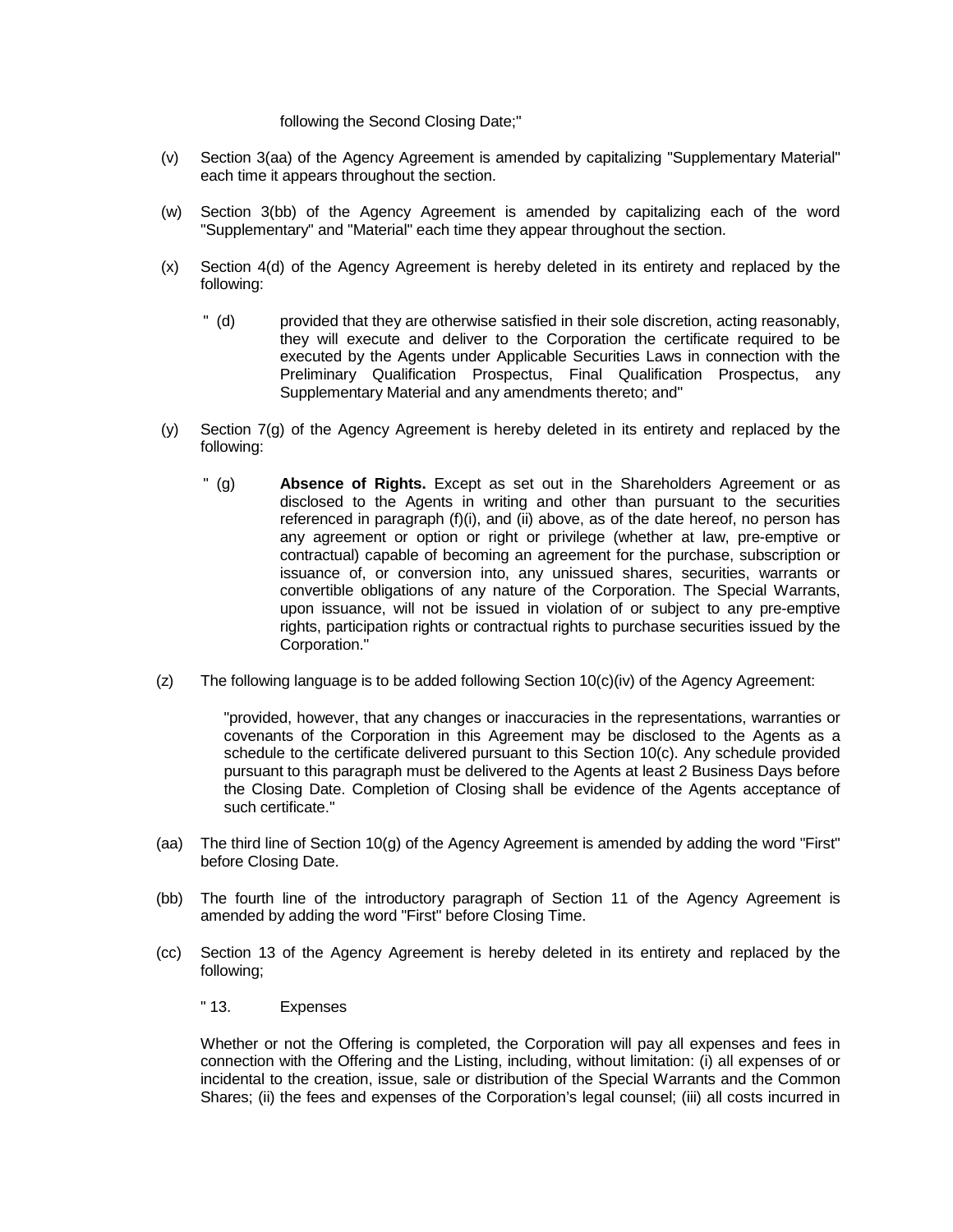connection with the preparation of documentation relating to the Offering and the Listing; and (iv) all reasonable documented out-of-pocket expenses incurred by the Agents in connection with the Offering and the Listing, including the completion of reasonable due diligence related to the Corporation and its business, and the reasonable fees and disbursements (exclusive of applicable taxes) of the Agents' legal counsel and local counsel, if any, (the "**Agents' Expenses**") provided that the Agents shall require the prior written approval of the Corporation for any expense (other than legal fees) in excess of \$2,000, such Agents' Expenses, including the aggregate fees of all legal and local counsel retained by the Agents, not to exceed \$150,000 plus applicable taxes and disbursements."

- (dd) The fifth line of Section 14 of the Agency Agreement is amended by adding the word "First" before Closing Date.
- (ee) The ninth line of Section 14 of the Agency Agreement is amended by adding the word "First" before Closing Date.
- (ff) The leading paragraph of Schedule "A" to the Agency Agreement is hereby deleted in its entirety and replaced by the following:

"*This is Schedule "A" to the agency agreement dated as of December 13, 2018 between Avicanna Inc., Sprott Capital Partners LP, and Paradigm Capital Inc.*"

(gg) The leading paragraph of Schedule "B" to the Agency Agreement is hereby deleted in its entirety and replaced by the following:

> "*This is Schedule "B" to the agency agreement dated as of December 13, 2018 between Avicanna Inc., Sprott Capital Partners LP, and Paradigm Capital Inc.*"

- 2. By execution of this Amending Agreement, Interward hereby represents and warrants to the other Initial Parties that:
	- (a) Interward did not participate in the Offering and did not engage in any selling efforts with respect to the Special Warrants issued pursuant to the Offering;
	- (b) Interward acknowledges and agrees that, effective December 13, 2018, it is no longer a party to the Agency Agreement as amended by this Agreement, and confirms that it is not subject to nor does it hold any rights or obligations of an Agent under the Agency Agreement, as amended hereby;
	- (c) Interward confirms to the other Initial parties that, upon execution of this Agreement, it does not have a contractual relationship with Avicanna.
- 3. The parties confirm that in all other respects, the terms, covenants, and conditions of the Agency Agreement shall remain unchanged and in full force and effect, except as modified by this Amending Agreement. It is understood and agreed that all terms and expressions when used in this Amending Agreement, unless a contrary intention is expressed herein, have the same meaning as they have in the Agency Agreement.
- 4. This Amending Agreement shall enure to the benefit of and be binding upon the parties hereto and their respective successors and assigns.